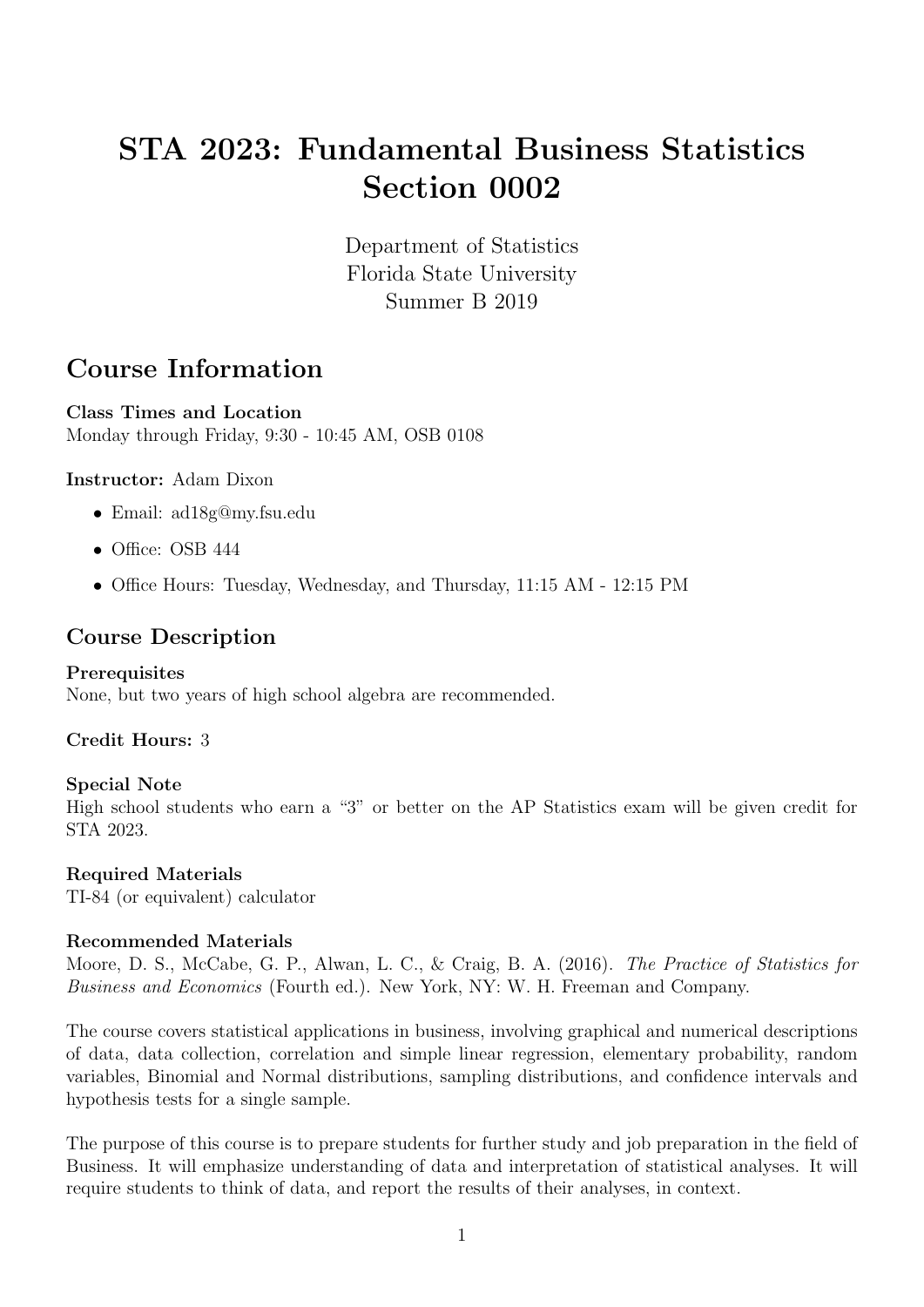## Course Objectives

This course has been approved to meet FSU's Liberal Studies Quantitative and Logical Thinking requirements and is designed to help you become a critical analyst of quantitative and logical claims. In order to fulfill the State of Florida's College mathematics and computation requirement the student must earn a "C-" or better in the course.

By the end of the course, students will demonstrate the ability to:

- 1. Select and apply appropriate methods (i.e., mathematical, statistical, logical, and/or computational models or principles) to solve real-world problems.
- 2. Use a variety of forms to represent problems and their solutions.

The above two competencies will be assessed in the Liberal Studies Quantitative Assessment for STA 2023, which includes a written summary of results.

- 3. Use descriptive statistics and graphical methods to summarize data accurately.
- 4. Use inferential statistics to make valid judgments based on the data available.
- 5. Describe the goals of various statistical methodologies conceptually.
- 6. Apply statistical techniques in the context of business processes, everyday life, and further studies in their discipline.
- 7. Develop a healthy skepticism toward statistical studies and their results based on a sensible consideration of the techniques employed.

## Assessments and Grading

| Assessments |       |        |              |  |  |  |
|-------------|-------|--------|--------------|--|--|--|
| Type        | Count | Weight | Total Weight |  |  |  |
| Attendance  |       | 10\%   | 10%          |  |  |  |
| Quizzes     |       | 15%    | 60%          |  |  |  |
| LSQA        |       | 10%    | 10%          |  |  |  |
| Final Exam  |       | 20%    | 20%          |  |  |  |
|             | 1በበ%  |        |              |  |  |  |

1. Attendance is required and will be recorded each lecture. Your attendance score will be the proportion of lectures you attend. However, given that unexpected events occur, five (5) unexcused absences will be dropped at the end of the semester. If you have an excused absence (as defined in the University Attendance Policy), then you will have one (1) calendar week from the missed lecture date to send me appropriate documentation – documentation submitted after this period will not be accepted, and the absence will be unexcused.

If you expect to miss a lecture (e.g., due to a school activity or religious holiday), then please notify me and provide documentation in advance.

- 2. There will be four (4) quizzes, each occurring roughly every week, which will cover lecture material occurring after the last assessment.
- 3. There will be one (1) Liberal Studies Quantitative Assessment (LSQA), which will cover one topic. For study purposes, treat this as you would a quiz.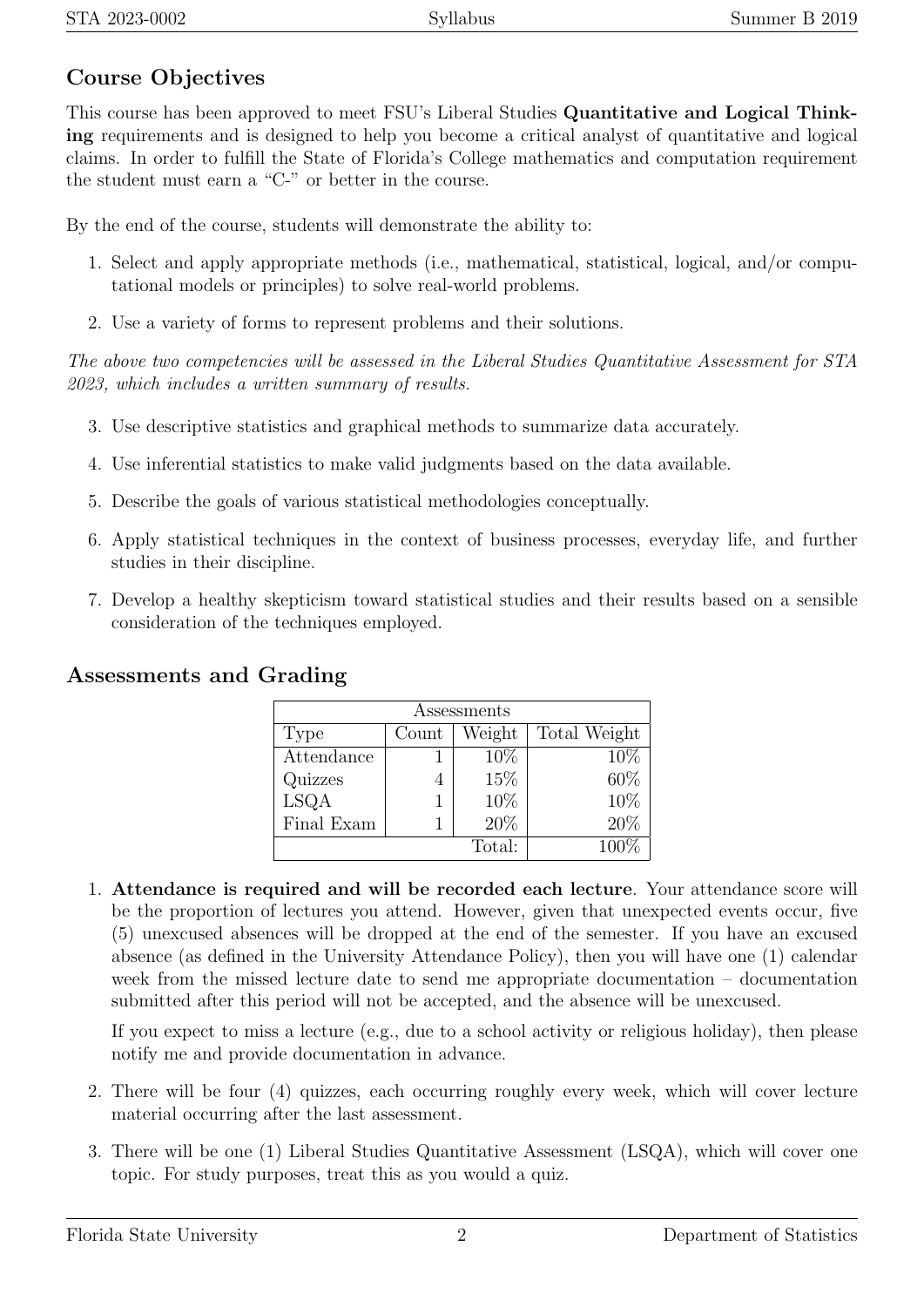4. There will be one (1) Final Exam, which will not be cumulative.

The Final Exam is scheduled for June 21, 2019 (Last Day of Class) in OSB 0108. Please see the Tentative Pacing Schedule (TPS) for all other assessment dates.

Final instructions will given prior to each assessment, but in general, you will be allowed:

- one (1) calculator (TI-84 or equivalent)
- one  $(1)$  8.5 inches by 11 inches, **handwritten** note sheet, which may contain (on both sides) any information you wish to include

Note: you will be allowed two (2) such note sheets for the Final Exam.

- Pens or pencils
- Scratch paper provided by me

Under no circumstances will you be allowed to:

- Share calculators with other students
- Share note sheets or scratch paper with other students
- Share answers or work with other students

If you are absent for an assessment, there may be make-up opportunities (see the Make-Up Policy). If you miss an assessment and do not make it up according to the Make-Up Policy, then it will be given a grade of zero (0).

| Grade Distribution |                                |  |  |  |
|--------------------|--------------------------------|--|--|--|
|                    | Letter Grade   Numerical Grade |  |  |  |
| A                  | $93 - 100$                     |  |  |  |
| $A-$               | $90 - 92$                      |  |  |  |
| $B+$               | $87 - 89$                      |  |  |  |
| В                  | $83 - 86$                      |  |  |  |
| $B -$              | $80 - 82$                      |  |  |  |
| $C+$               | $77 - 79$                      |  |  |  |
| $\rm C$            | $73 - 76$                      |  |  |  |
| $C-$               | $70 - 72$                      |  |  |  |
| $D+$               | $67 - 69$                      |  |  |  |
| Ð                  | $63 - 66$                      |  |  |  |
| $\mathsf{I}$       | $60 - 62$                      |  |  |  |
| F                  | $() - 59$                      |  |  |  |

Your overall course grade will be calculated according to your assessment scores (reported as percentages) and the weights given to those assessments, and your letter grade will be assigned using the table above and the smallest whole number greater than or equal to your overall course grade (e.g., an overall course grade of 89.04 will be assigned an A- since 90 is the smallest whole number greater than or equal to 89.04).

Grades will not be curved, and there will be no opportunities for extra credit, makeups, or any other forms of grade improvement after the Last Day of Class. Therefore, you should do your best throughout the entire semester.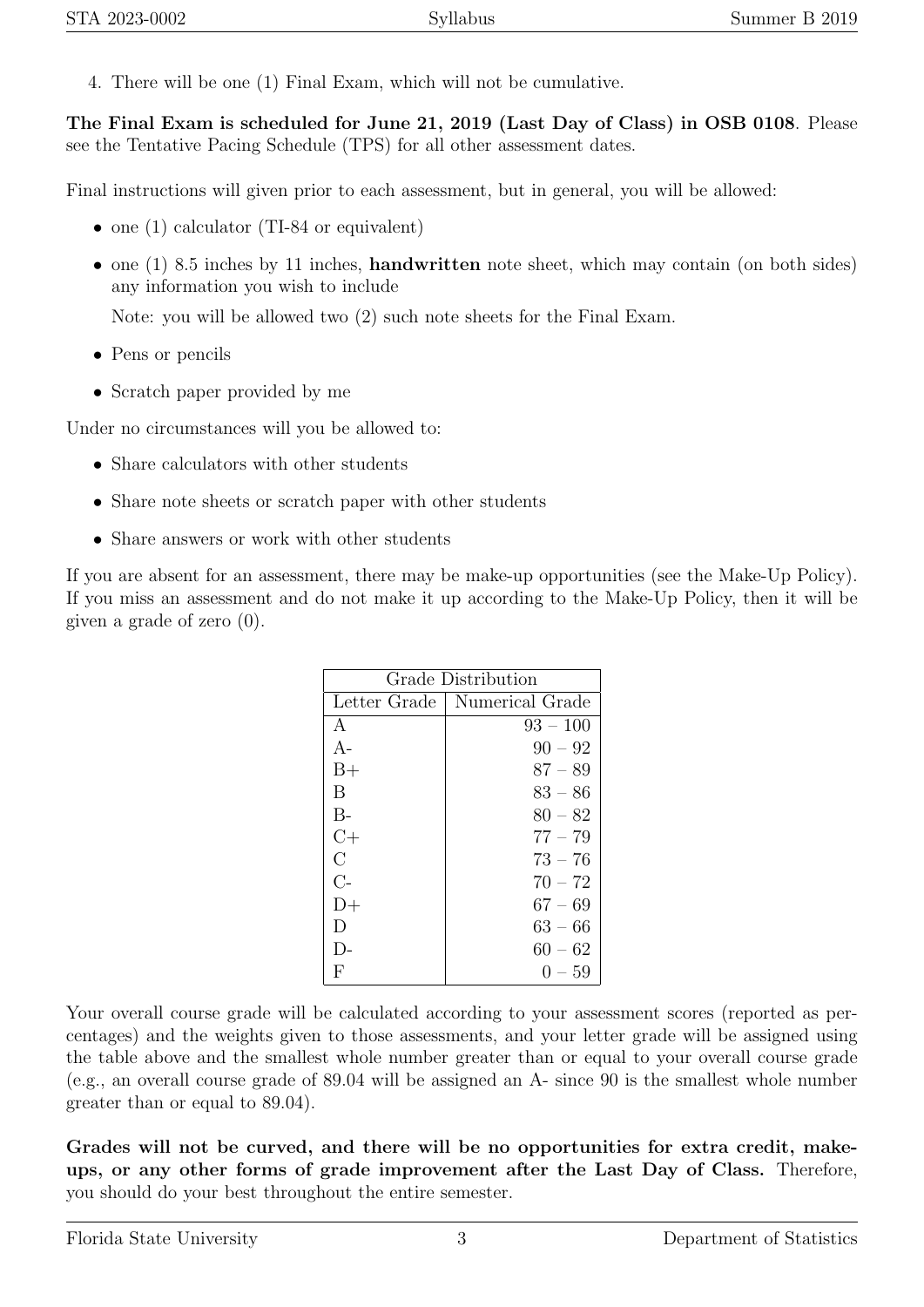# Course Policies

## Syllabus Change Policy

Except for changes that substantially affect implementation of the evaluation (grading) statement, this syllabus is a guide for the course and is subject to change with advance notice.

## Behavior Policy

During lectures,

- 1. Please do not have conversations with your peers unless I have asked for a group discussion.
- 2. Please silence your devices. If you are expecting an important phone call, then please sit near the door so you can step out without causing a distraction.
- 3. Please minimize device usage. I understand that, inside the classroom, you may want to take notes using your devices, and outside of the classroom, you have a life which may require you to be accessible. Therefore, I do not mind your using your devices during class. But if I notice your device usage is excessive, distracting, or disproportionately irrelevant to the lecture, then I will ask you to put your devices away.
- 4. Please treat your peers with respect.

## Grade Appeal Policy

If you believe an assessment has been improperly graded, then you must discuss it with me in my office within one (1) calendar week after your grade has been posted to Canvas. If I do not hear from you within this period, I will assume the grade is accepted.

### Grade appeals will not be allowed after the Last Day of Class.

## Make-Up Policy

Make-ups are for absences only. Make-ups will not be given due to undesired performance on an assessment.

If you are absent for a quiz or the LSQA, then please email me immediately. You will have until Wednesday of the following week to make up a missed assessment unless you have a documented reason for being unable to do so. You will be allowed one (1) make-up without providing documentation, but you must provide documentation for all other absences. If you do not complete a make-up according to the above guidelines, then the missed assessment will receive a grade of zero (0).

No make-ups will be given after the Last Day of Class. If you are absent for the Final Exam, then you must email me immediately.

## Sexual Misconduct and Title IX Reporting

As an instructor, I am obliged to report all instances of sexual misconduct that I become aware of; I cannot hold such information confidential. If you would like to discuss your situation in confidence, you may contact the Victim Advocate Program (<https://dos.fsu.edu/vap/>), the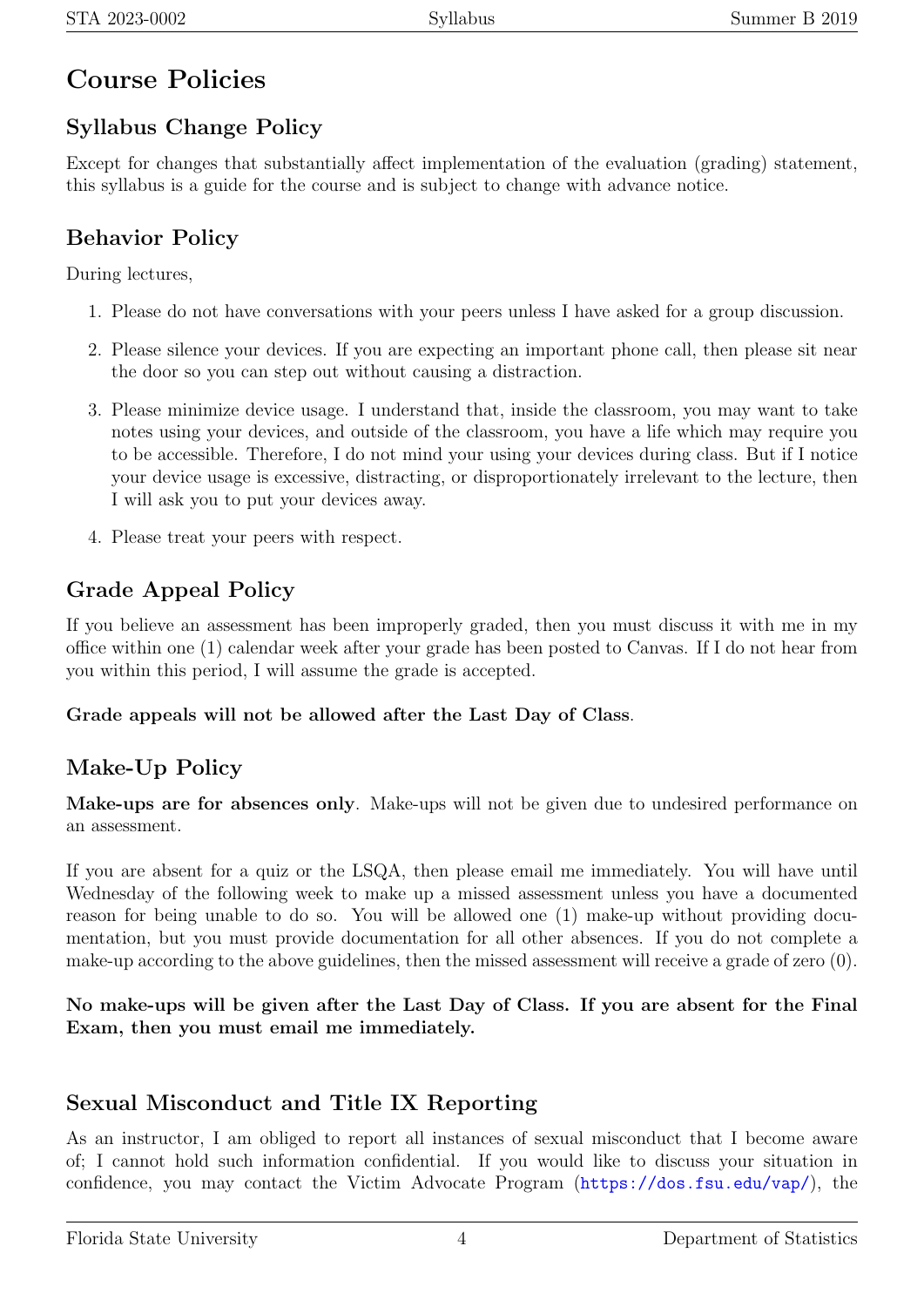University Counseling Center (<https://counseling.fsu.edu/>), the Employee Assistance Program (<https://eap.fsu.edu/>), or University Health Services (<https://uhs.fsu.edu/>).

## University Attendance Policy

Excused absences include documented illness, deaths in the family and other documented crises, call to active military duty or jury duty, religious holy days, and official University activities. These absences will be accommodated in a way that does not arbitrarily penalize students who have a valid excuse. Consideration will also be given to students whose dependent children experience serious illness.

## Academic Honor Policy

The Florida State University Academic Honor Policy outlines the University's expectations for the integrity of students' academic work, the procedures for resolving alleged violations of those expectations, and the rights and responsibilities of students and faculty members throughout the process. Students are responsible for reading the Academic Honor Policy and for living up to their pledge to "...be honest and truthful and...[to] strive for personal and institutional integrity at Florida State University." (Florida State University Academic Honor Policy, found at [http:](http://fda.fsu.edu/Academics/Academic-Honor-Policy) [//fda.fsu.edu/Academics/Academic-Honor-Policy](http://fda.fsu.edu/Academics/Academic-Honor-Policy))

## Americans with Disabilities Act

Students with disabilities needing academic accommodation should:

- 1. register with and provide documentation to the Student Disability Resource Center; and
- 2. bring a letter to the instructor indicating the need for accommodation and what type.

Please note that instructors are not allowed to provide classroom accommodation to a student until appropriate verification from the Student Disability Resource Center has been provided.

This syllabus and other class materials are available in alternative format upon request.

For more information about services available to FSU students with disabilities, contact the:

Student Disability Resource Center 874 Traditions Way 108 Student Services Building Florida State University Tallahassee, FL 32306-4167 (850) 644-9566 (voice) (850) 644-8504 (TDD) <sdrc@admin.fsu.edu> <http://www.disabilitycenter.fsu.edu/>